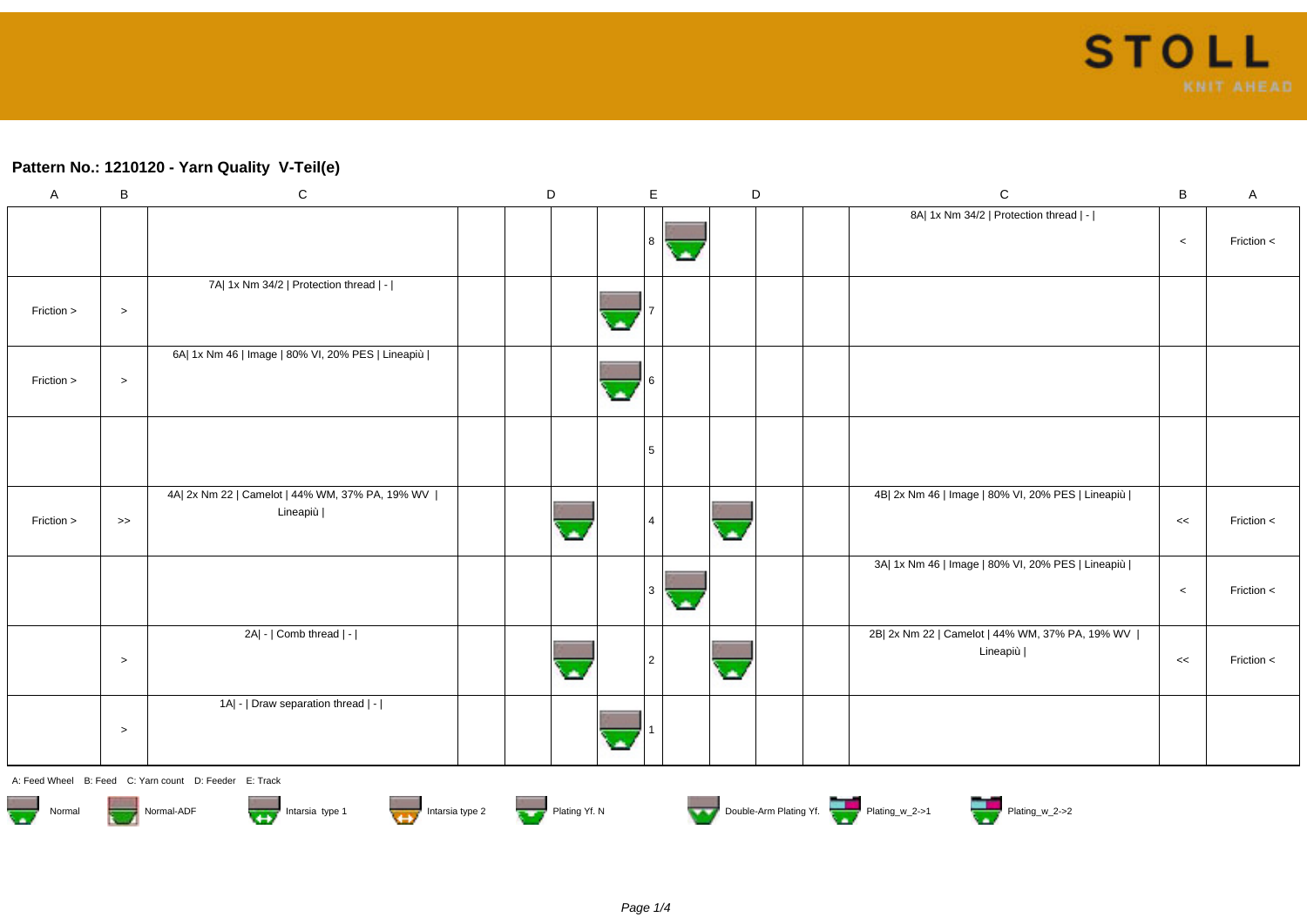## **Pattern No.: 1210120 - Yarn Quality V-Teil(e) links**

| $\mathsf A$ | $\, {\bf B}$     | ${\bf C}$                                                     | $\mathsf D$ |      | $\mathsf E$ | D | ${\bf C}$                              | $\, {\bf B}$ | $\mathsf{A}$ |
|-------------|------------------|---------------------------------------------------------------|-------------|------|-------------|---|----------------------------------------|--------------|--------------|
|             |                  |                                                               |             |      | -8          |   | 8A  1x Nm 34/2   Protection thread   - | $\,<$        | Friction <   |
|             |                  |                                                               |             |      |             |   |                                        |              |              |
|             |                  |                                                               |             |      | l 6         |   |                                        |              |              |
| Friction >  | $\boldsymbol{>}$ | 5A  2x Nm 46   Image   80% VI, 20% PES   Lineapiù             |             | alla |             |   |                                        |              |              |
| Friction >  | $\Rightarrow$    | 4A  2x Nm 22   Camelot   44% WM, 37% PA, 19% WV  <br>Lineapiù |             |      |             |   |                                        |              |              |
|             |                  |                                                               |             |      |             |   |                                        |              |              |
|             | $\,>$            | 2A  -   Comb thread   -                                       |             |      |             |   |                                        |              |              |
|             | $\,>$            | 1A  -   Draw separation thread   -                            |             |      |             |   |                                        |              |              |
|             |                  | A: Feed Wheel R: Feed C: Yarn count D: Feeder F: Track        |             |      |             |   |                                        |              |              |













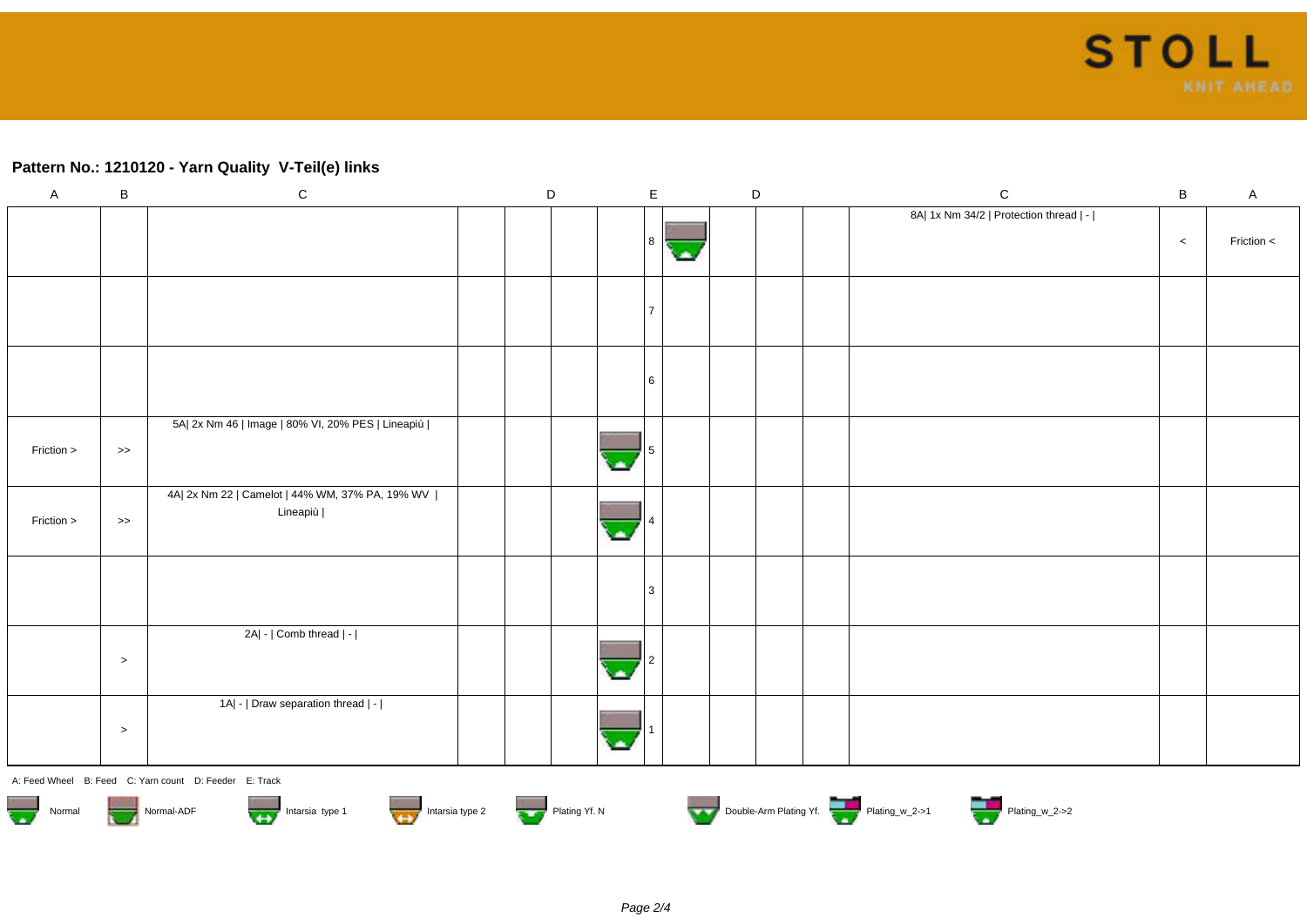## **Pattern No.: 1210120 - Yarn Quality V-Teil(e) rechts**

| $\mathsf A$                       | $\, {\bf B}$  | ${\bf C}$                                                   | D | $\mathsf E$ |   |             | D | $\mathsf C$                                                   | $\sf{B}$ | $\mathsf{A}$ |
|-----------------------------------|---------------|-------------------------------------------------------------|---|-------------|---|-------------|---|---------------------------------------------------------------|----------|--------------|
|                                   |               |                                                             |   | 8           |   |             |   | 8A  1x Nm 34/2   Protection thread   -                        | $\,<\,$  | Friction <   |
|                                   |               |                                                             |   |             | × |             |   |                                                               |          |              |
|                                   |               |                                                             |   | 17          |   |             |   |                                                               |          |              |
|                                   |               |                                                             |   |             |   |             |   |                                                               |          |              |
|                                   |               |                                                             |   | <b>6</b>    |   |             |   |                                                               |          |              |
|                                   |               |                                                             |   |             |   |             |   |                                                               |          |              |
|                                   |               |                                                             |   | 5           |   |             |   |                                                               |          |              |
|                                   |               |                                                             |   |             |   |             |   |                                                               |          |              |
|                                   |               |                                                             |   | $\vert$ 4   |   |             |   | 4A  2x Nm 46   Image   80% VI, 20% PES   Lineapiù             | <<       | Friction <   |
|                                   |               |                                                             |   |             | × |             |   |                                                               |          |              |
|                                   |               |                                                             |   | 3           |   |             |   |                                                               |          |              |
|                                   |               |                                                             |   |             |   |             |   |                                                               |          |              |
|                                   | $\rightarrow$ | 2A  -   Comb thread   -                                     |   | 2           |   |             |   | 2B  2x Nm 22   Camelot   44% WM, 37% PA, 19% WV  <br>Lineapiù | <<       | Friction <   |
|                                   |               |                                                             |   |             |   | $\triangle$ |   |                                                               |          |              |
|                                   |               | 1A  -   Draw separation thread   -                          |   |             |   |             |   |                                                               |          |              |
|                                   | $\,>$         |                                                             |   |             |   |             |   |                                                               |          |              |
|                                   |               | A: Feed Wheel B: Feed C: Yarn count D: Feeder E: Track      |   |             |   |             |   |                                                               |          |              |
| $\overline{\mathbf{v}}$<br>Normal |               | Intarsia type 1 Intarsia type 2 Plating Yf. N<br>Normal-ADF |   |             |   |             |   | Double-Arm Plating Yf.                                        |          |              |